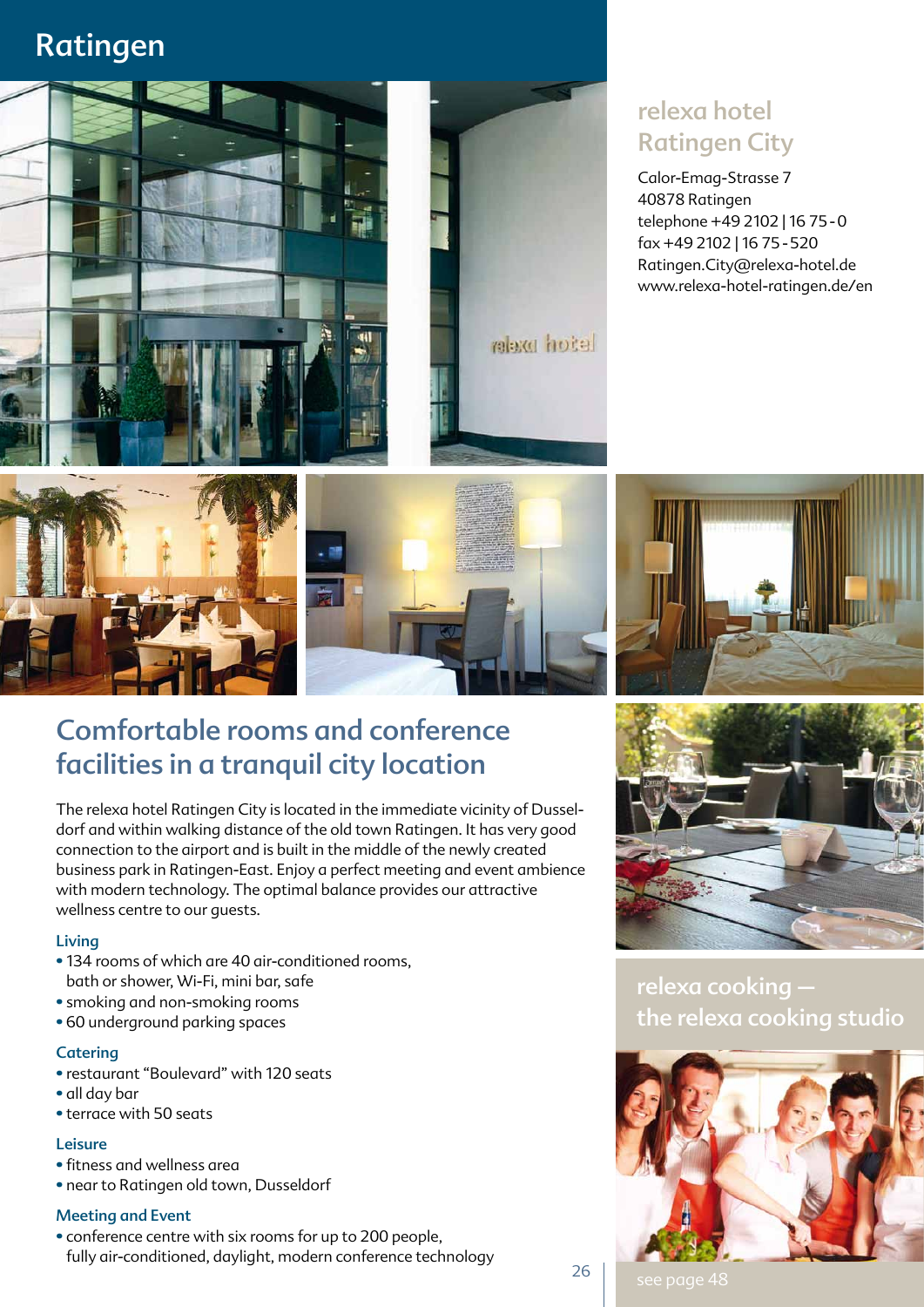### Meeting and Event Equipment

- presentation case
- modern sound system with hand and clip microphone
- CD player with amplifier
- transparency foil copies
- photo copies
- internet connection
- photo copier on request
- laser pointer
- plasma screen
- lectern
- facsimile machine on request

Service (on request)

- translator
- secretary
- IT technician

#### Extras

• 380V high voltage available in rooms Potsdam 1–3, Hamburg 1–2, Braunlage











#### How to get to us

You reach us from the airport via the A44 direction "Velbert". If you arrive from the A3, drive on the A44 towards Mönchengladbach. Turn off at the exit "Ratingen Ost (34)", and turn at the traffic light left on to "Homberger Strasse" direction Ratingen. After 2.5km turn right into the "Wilhelm Ring" and after about 10m turn right again in the "Calor-Emag-Strasse". The relexa hotel Ratingen City is on the right.

Airport Dusseldorf (DUS): 9km Dusseldorf main train station: 20km Train station Ratingen Ost: 0.8km Dusseldorf city centre: 20km Trade fair Dusseldorf & stadium: 15km Trade fair Essen: 32km Trade fair Cologne: 50km A44 and A3: 3km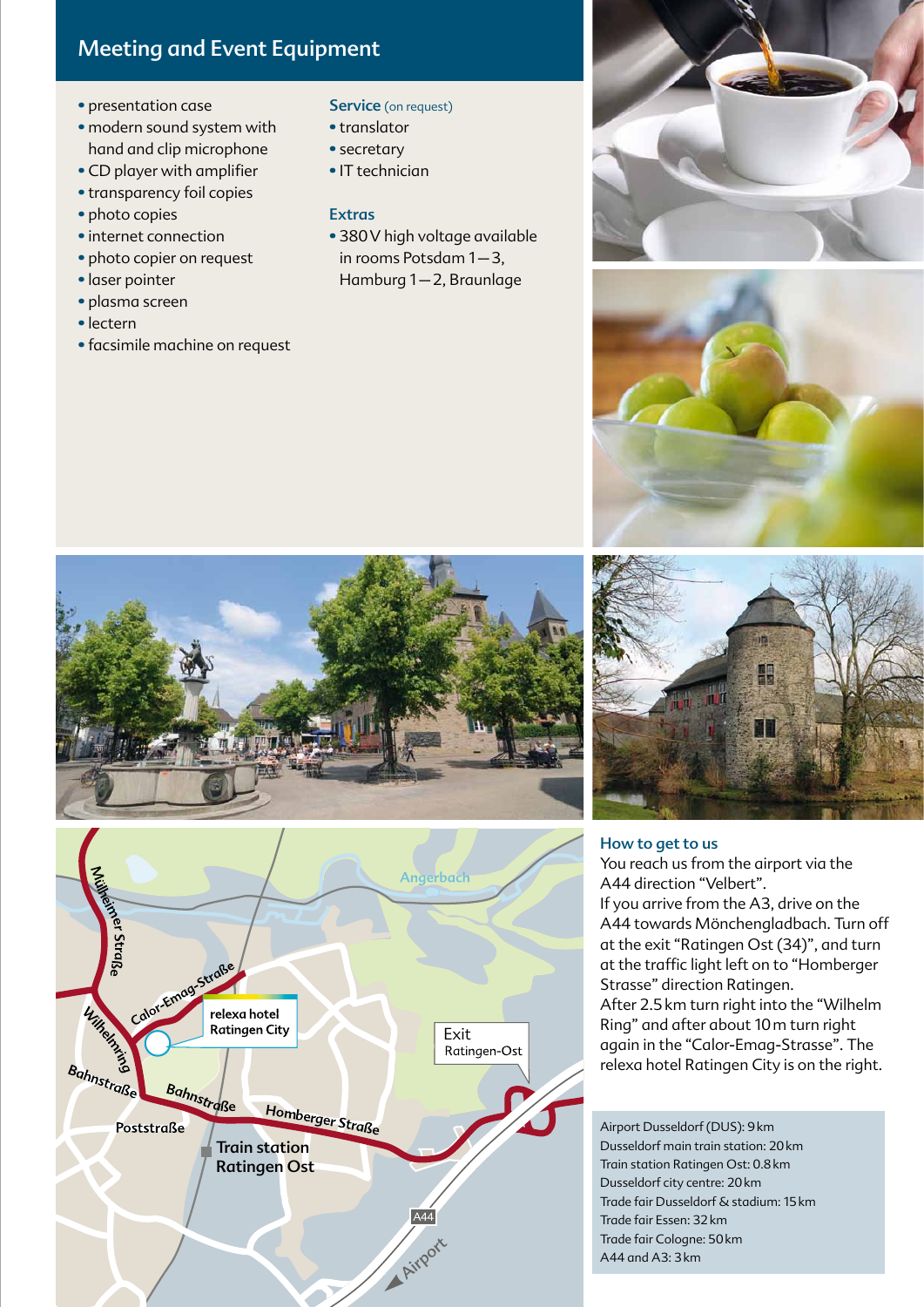## Meeting Rooms





Braunlage



Hamburg 1



Potsdam 1



Conference area